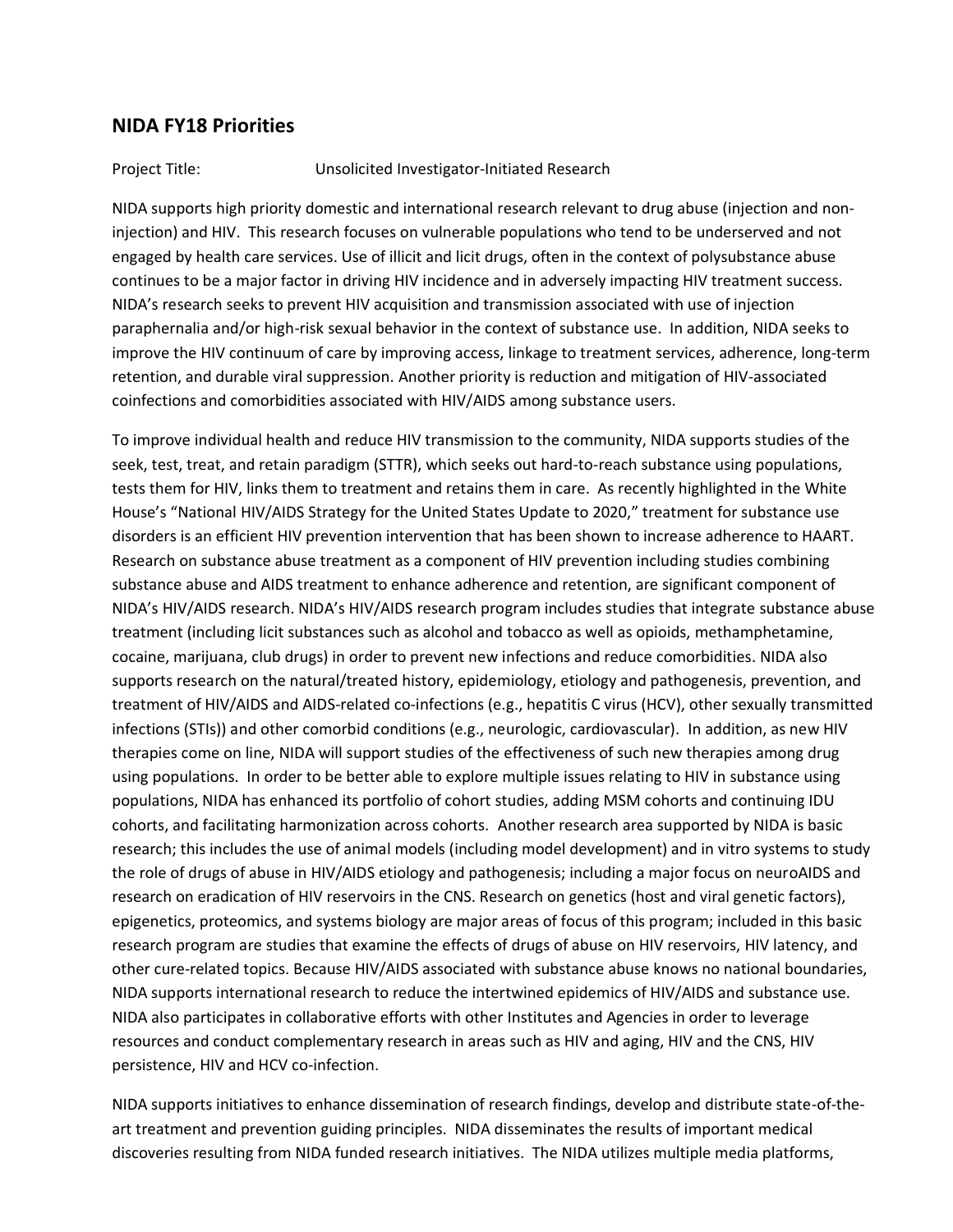including TV, radio, Web, portable communication devices, print, and social media, to reach both scientific and lay audiences. NIDA sponsors and supports a myriad of meetings, conferences, and workshops each year that bring together scientific experts to discuss critical scientific issues and develop recommendations, or research agendas.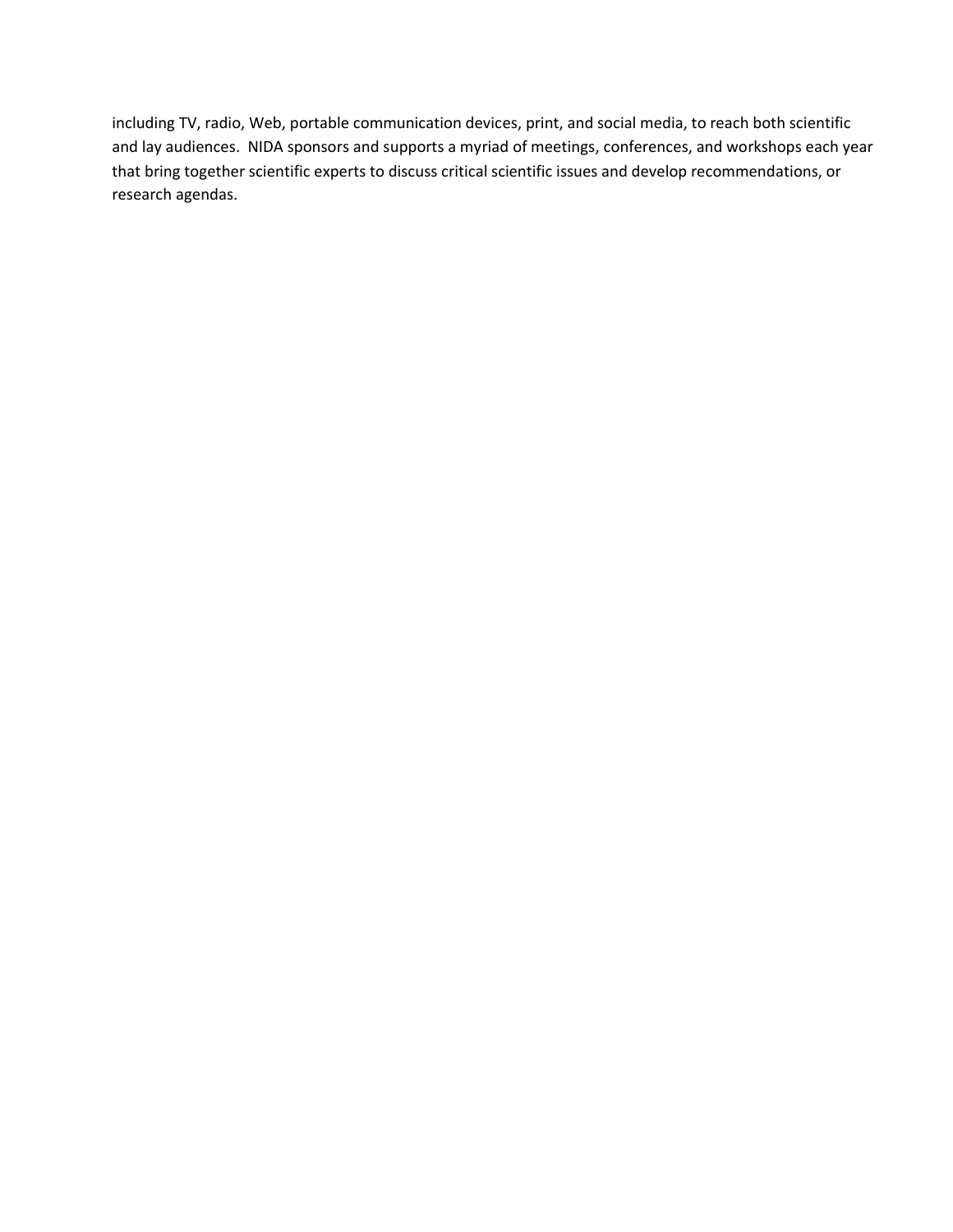The cascade (or continuum) of HIV care model has been adopted as a major prevention tool and is used by the National AIDS Prevention Strategy to measure progress in preventing HIV transmission. Gardner et al. (CID 52, 793-800, 2011) calculated that only 19% of the HIV infected population in the U.S. had undetectable viral loads. Most recent CDC calculations (MMWR 63/47 Nov. 28, 2014) based on their surveillance data and the medical monitoring project estimate that 30% of HIV infected individuals in the U.S. had undetectable viral loads in 2011. In order for Treatment as Prevention to be effective in eliminating AIDS in a generation, the U.S. will have to greatly improve this number. Increased attention has been focused on HIV testing in order to reduce the number of HIV+ unaware of their infection; and that number has decreased to about 18%. Skarbinski et al. (JAMA Int. Med., 2015) reported that 91.5% of new transmissions are due to those who are either unaware that they are HIV+ (30% of new infections) or are diagnosed but not retained in care (61% of new infections). While technologies enable individuals to learn their HIV status within minutes and testing can be performed in a variety of settings the next critical steps in the care cascade are linkage to care and engagement in long-term treatment. Given the critical need to identify and successfully treat those with substance use disorders NIDA supports research on linkage and engagement in care through major priority initiatives addressing the Seek, Test, Treat, and Retain (STTR) paridigm. Data from ongoing NIDA funded studies on stages of the cascade are able to be analyzed across studies because of resources devoted to harmonizing STTR data.

Especially vulnerable groups include youth and minorities. Continuum of HIV care data reveal major differences between youth and adults. Consistent antiretroviral use and virologic suppression among adolescents and young adults are low, with estimates that under 10% of all HIV+ youth are suppressed compared to about 30% of adults. At every step of the HIV cascade of care, youth and minorities are less engaged than the general population. African Americans tend to be diagnosed later than Caucasians. African American MSM account for disproportionate numbers of new HIV cases. Knowledge of HIV status is less common and despite comparable rates of ever receiving HIV testing, frequency of testing is lower and diagnosis of HIV is more likely to occur in the context of HIV-attributable symptoms. Incidence is high among minority MSM under age 25 and lack of awareness of HIV infection is common in this age group. For young minority MSM, stigma and discrimination associated with drug use and HIV are cited as deterrents to testing and seeking HIV treatment. It is essential that youth and minorities be engaged in testing, linkage to care, and retention in ARV therapy for treatment as prevention to succeed at the population level.

Factors associated with successful strategies for maintaining long term retention in care and achieving require further research. Studies have highlighted how relatively few HIV+ are retained in care (Fleishman et al. JAIDS 60, 249-59, 2012; Hall et al. JAIDS 60, 77-82, 2012). In both studies African Americans, younger patients, IDU had worse retention. Fleishman et al. using data from the multi-site HIV Research Network from 2001 to 2009 found that only 21% of all patients established HIV care, met retention criteria in every year, and were not lost to follow-up. Hall et al. analyzed CDC data from people living with HIV (PLWH) in 13 areas in the U.S. in 2009. Less than half of PLWH had laboratory evidence of ongoing clinical care and only two thirds established care within one year after diagnosis. Another CDC study (Crepaz et al. Clin Infect Dis. 2016 Jun 29.) of those in care in 2011 and followed 2012-2013 showed that only two-thirds exhibited durable viral suppression; one third had high viral load burden and were at risk of onward transmission of HIV. A community based study of IDU indicated that lapses in care were associated with issues related to health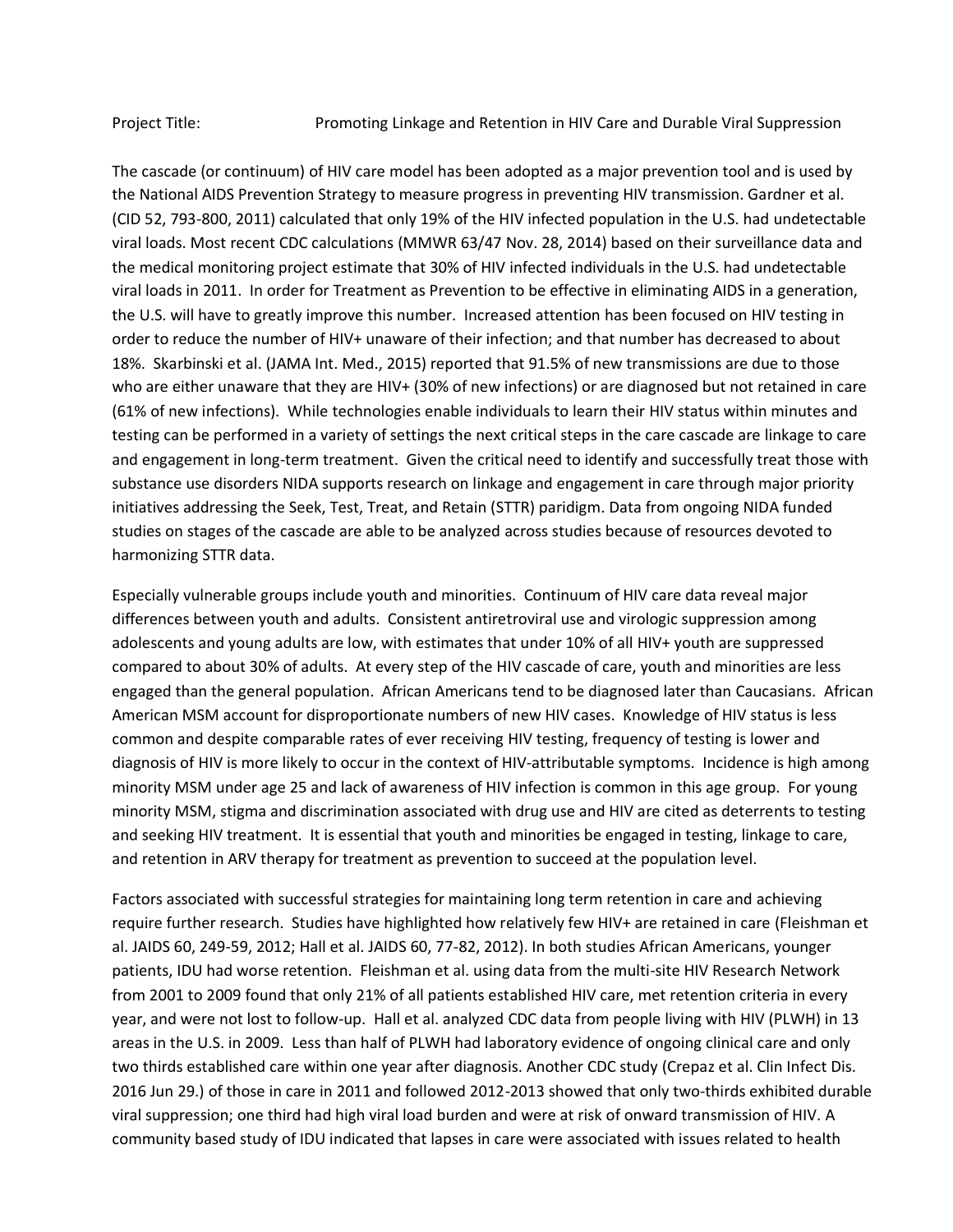care access but that failure to maintain suppressed viral load was associated with social and behavioral factors including alcohol and crack cocaine use (Westergaard et al., 2013). Initiating ART was found to be the strongest correlate of retention in care in a multi-site study of retention in care of patients within one year of their initial care visit (Tedaldi et al., 2014).

Retention in care frequently involves multiple cycles of an individual cycling in and out of care and is prevalent among substance users. The concept of "churn," the analysis of the pattern of aggregate measures of retention patterns over time at a population level, may be useful in identifying intervention targets for a particular group in order to tailor retention interventions to a particular population—interventions targeted to substance users who have cycled in and out of care multiple times may require additional components vs. interventions for those newly diagnosed and entering treatment for the first time. Studies of a number of strategies have been undertaken to increase retention in care such as use of peer navigators, case management, incentives, use of technology such as cell phone reminders, but many issues remain in how to best develop and implement these strategies individually and in combination. For example, while peer navigation has been adopted in many studies, there is no agreement on the elements that should be included in peer navigation, and peer navigation may not be as effective in drug abusers as others.

Retention in care is also a broader health care issue for all chronic diseases, and it is possible that strategies employed for other conditions can be adapted to HIV. Re-engagement in care of patients who have dropped out of care is a related issue which has also received little attention. Given that substance users may experience HIV treatment interruptions because of life events that they are more likely to encounter such as incarceration, loss of stable housing, it is important that studies be directed toward locating and re-engaging those who have dropped out of treatment.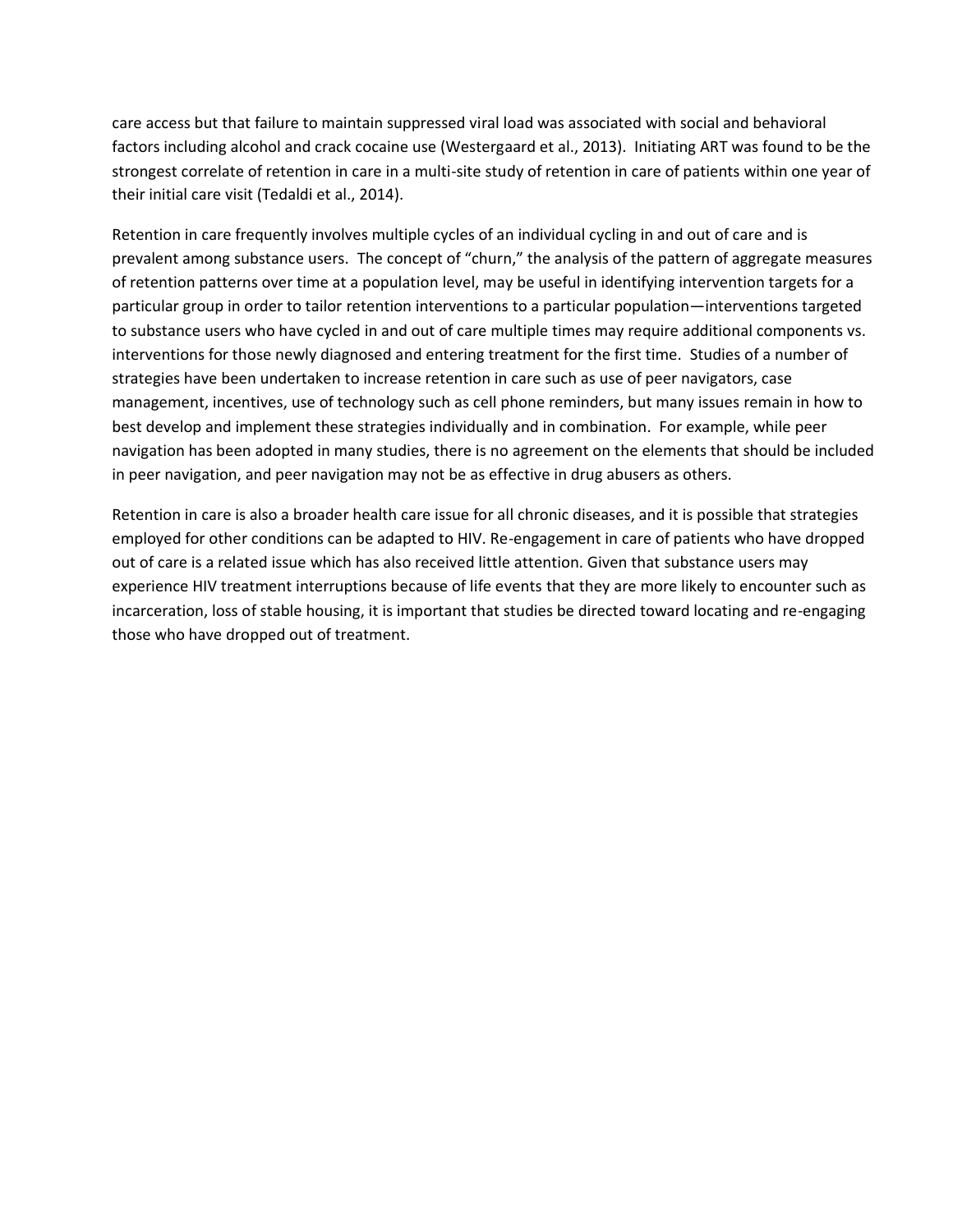MSM continue to be disproportionately affected by HIV. CDC's current estimates indicate that HIV diagnoses among MSM are 44-86 times greater than for other men, and 40-77 times that of women in the US. In addition to ongoing transmission among MSM in the US, MSM have emerged as a population at considerable risk for HIV in parts of Asia, epidemics have re-emerged in parts of Europe, and HIV among MSM communities in Africa is beginning to be identified. Substance abuse is common among MSM in the US and, increasingly in international regions such as Asia, and is associated with elevated risk of acquisition or transmission of HIV through risky sexual behaviors. Methamphetamine use, in particular, has been identified as a driver of risk among MSM, in part because of its motivational effects on behavior. Other stimulant use is common, particularly cocaine and crack, as well as the use of "club drugs" (e.g., ecstasy), and alcohol; polysubstance use is common.

Although PrEP has been demonstrated to be an effective prevention tool among high-risk MSM, specific research is needed on PrEP uptake and effectiveness in MSM who abuse drugs. The impact of the new long acting ART for PrEP and as a tool for facilitating more efficient TasP needs to be investigated. Priority research includes development and testing of interventions that tailor elements of the Seek, Test, Treat and Retain paradigm of HIV prevention to the social context of MSM, including effective outreach strategies to encourage sexually active substance-using MSM to receive routine and repeated screening for HIV to allow for early diagnosis and treatment and linkage to integrated treatment settings for HIV infection which can effectively address multiple risks related to substance use and sexual behaviors. The development of more effective adherence approaches which utilize real time biomedical and behavioral interventions for substance using MSM are needed. Models of HIV care targeted to achieving long-term retention to ensure sustained viral suppression and risk mitigation which include management of infectious and non-infectious HIV co-morbidities common in substance-using MSM require additional research.

As the US AIDS epidemic has evolved; ethnic/racial minorities, particularly African-Americans and Latinos bear an increasingly disproportionate share of new HIV infections and people living with HIV. While new infections have remained relatively stable, there has been an increased incidence of HIV among men who have sex with men (MSM), which is being driven by increases in young MSM who are members of ethnic/racial minority groups, particularly young, Black MSM. In 2016, CDC released [projections of the](https://blog.aids.gov/2016/02/half-of-black-gay-men-and-a-quarter-of-latino-gay-men-projected-to-be-diagnosed-within-their-lifetime.html)  [lifetime risks of acquiring HIV,](https://blog.aids.gov/2016/02/half-of-black-gay-men-and-a-quarter-of-latino-gay-men-projected-to-be-diagnosed-within-their-lifetime.html) which suggested that if current HIV diagnoses rates persist, about 1 in 2 black men who have sex with men (MSM) and 1 in 4 Latino MSM in the United States will be diagnosed with HIV during their lifetime.

NIDA has had an ongoing program addressing vulnerable populations in the U.S., but it is now placing increased emphasis on research on youth and young Black/African-American men who have sex with men (YBAAMSM). Sexual networking patterns, sexual mixing patterns, and concurrent STI may be significant contributors to the dissemination of HIV among Black/African Americans, particularly within defined geographic areas. While an increasing number of HIV prevention interventions targeting African-American MSM with evidence of efficacy have become available recently, substance use among MSM, particularly stimulant abuse, remains a barrier to implementing effective HIV prevention strategies among the drug using MSM community.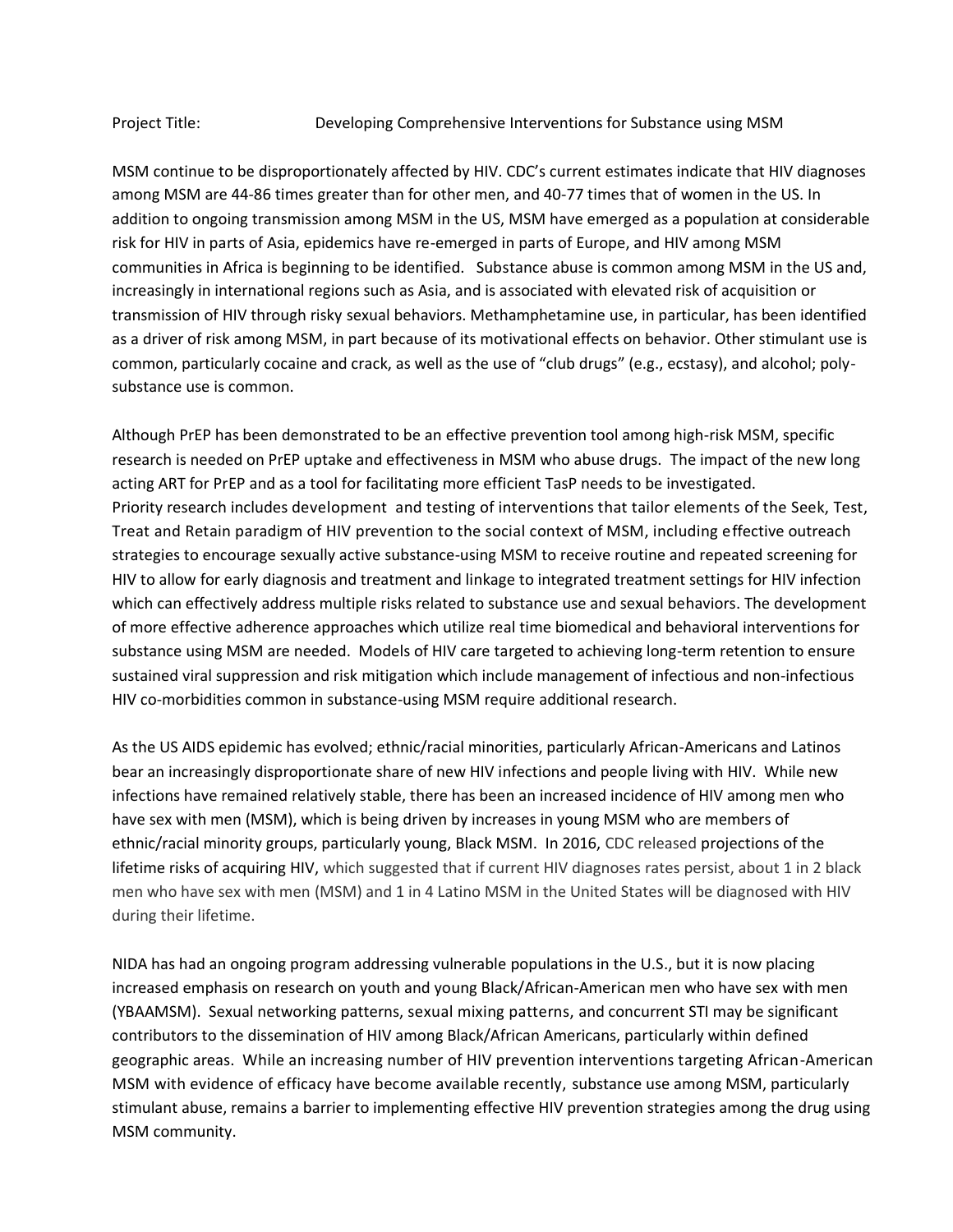There is a continuing need for new and novel interventions, that can be combined with efficacious interventions (e.g., pre-exposure prophylaxis, post-exposure prophylaxis) to better address the heighten risk of transmission and acquisition among substance abusing minority MSM. Substance use, particularly stimulant abuse, has been a barrier to adherence to HIV medications. Studies are needed in MSM to determine whether substance use interferes with the effective use of medication-based pre-exposure prophylaxis (PrEP) or post-exposure prophylaxis (PEP). High risk MSM who also engage in injection risk behavior may be important targets for PrEP because PrEP has also been shown to be efficacious in preventing injection related HIV transmission as well as sexual transmission. This priority supports the development of comprehensive, multidisciplinary approaches that focus on the interdependent nature of sexual and substance use risk, as well as effects of substance use on adherence to antiretroviral treatment (ART) for HIV treatment and for prevention (including PrEP and TasP).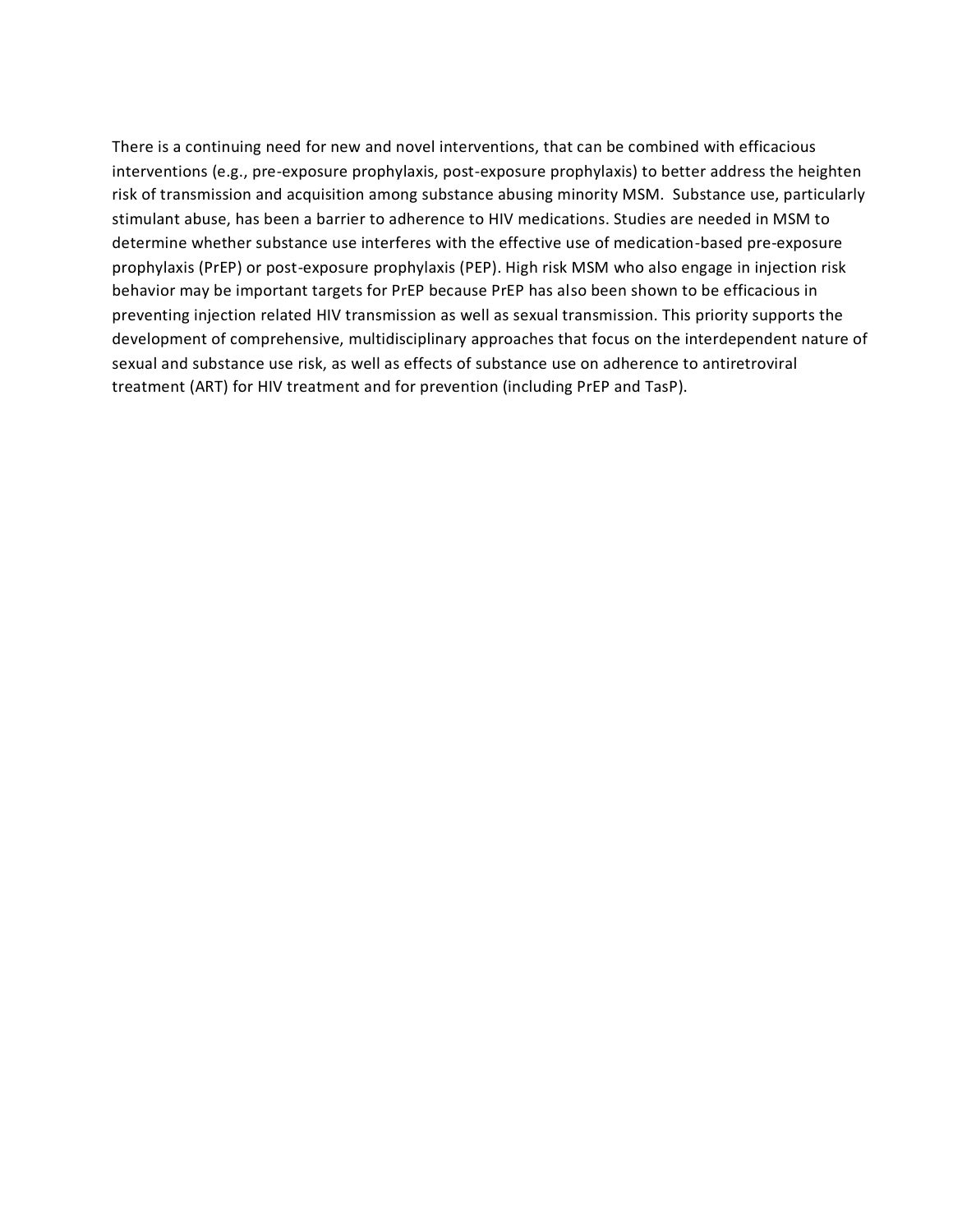Project Title: Screening, Prevention, and Treatment of Comorbidities and Coinfections in Substance Users

## Comorbidities:

Consistent with the NIH HIV/AIDS research priorities, the proposed NIDA's priority supports research on comorbidity associated with HIV among substance abusing populations in domestic and international settings. This research will include the study of physiological/biochemical systems, including, but not limited to: (a) cardiovascular, renal, hepatic, endocrine, neurologic consequences of drugs of abuse and HIV, respiratory/pulmonary consequences of smoked drugs and HIV, excess mortality among HIV treated drug users, and premature aging in HIV infected substance abusers; (b) development of integrated medical/therapeutic interventions for drug abuse and HIV associated diseases; (c) studies of pharmacokinetic/pharmacodynamics drug-drug interactions between drugs of abuse, medications for drug addiction and other co-morbid conditions, and current or potential new HIV/AIDS antiretroviral and HCV antiviral medications.

Cohort studies have demonstrated that drugs of abuse such as cocaine accelerate HIV disease progression and enhance comorbidities, e.g., cardiovascular, metabolic disorders, and neurologic effects. An important focus of NIDA research are studies aimed at understanding the mechanisms of HIV neuropathogenesis and the effects of drugs of abuse on CNS disease progression. While the era of cART has greatly reduced HIV associated dementia, the prevalence of HIV associated neurocognitive disease has increased as the numbers of PLWH increase. A better understanding of neuroAIDS in drug using populations may lead to more effective therapies.

## Co-infections:

Although, NIDA supports research on HIV-related co-infections including TB and STIs, the predominant coinfection research need among substance abusers is Hepatitis C and HIV coinfection; Globally it has been estimated that approximately two million are infected with both HIV and HCV. HIV and HCV share routes of acquisition and transmission, predominantly through injection drug use but also via sexual transmission. In IDU cohort studies in the US, Europe and Asia reports of up to 90% prevalence of HIV/HCV co-infection are common. Sexual transmission, often in the context of stimulant abuse, is occurring mainly among MSM: HCV infection is six to eight-fold more likely to occur in HIV infected MSM than in MSM who are HIV negative. HIV and HCV also share racial and ethnic disparities in infection rates, including substantially higher rates among African Americans in the US. Incidence rates of HIV and HCV are increasing among young white adults (15 to 30 years of age) living in rural and suburban areas who are transitioning from prescription opiate abuse to opioid injection. is

In the U.S., deaths from HCV now exceed those due to HIV. Because HIV co-infection influences HCV disease progression through increased HCV replication, lower rates of HCV clearance, and increased risk of fibrosis progression, untreated HCV/HIV co-infection has emerged as a major threat to the survival of co-infected individuals. New direct acting antivirals (DAAs) can cure HCV infection, but lack of awareness of HCV infection, poor access to both ART, which can attenuate liver disease progression, and DAAs remain serious issues for both IDU and MSM, particularly African American MSM. Bundling rapid HCV point-of-care antibody testing and as needed follow-up testing for detection of HCV RNA with HIV testing and ongoing infection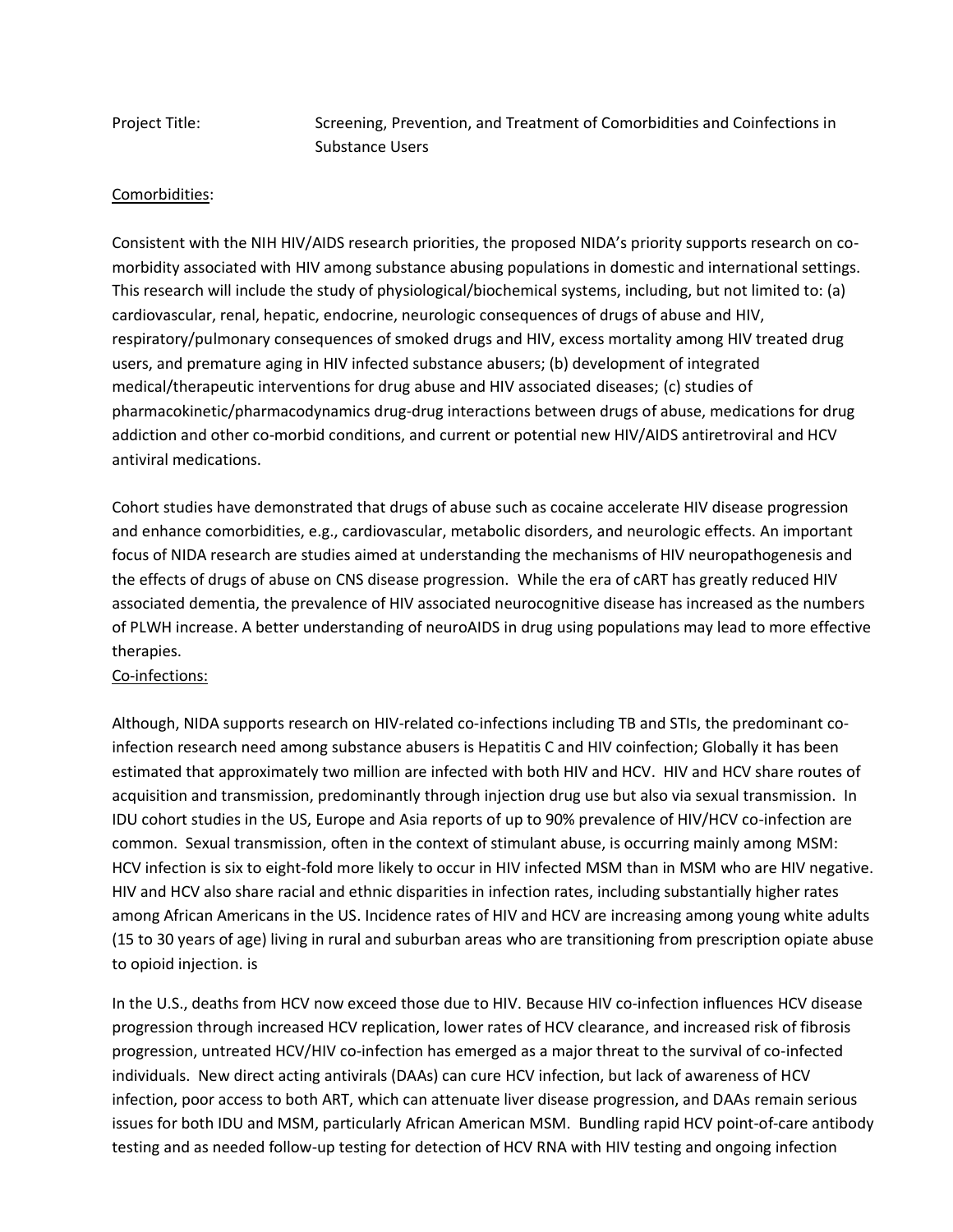status monitoring is a potentially scalable and cost effective strategy to identify HIV/HCV co-infection. To this end, studies are needed to develop combined HCV and HIV testing outreach in venues accessed by high-risk populations, such as substance use disorder (SUD) treatment programs, STD clinics, and criminal justice settings. Research using a seek, test, treat, and retain approach for HIV/HCV co-infection is needed to maximize components of the care cascade and develop integrated models which include testing, treatment, care and risk reduction prevention into primary care, SUD treatment programs and other health service venues. . As new therapeutic agents become available for both HIV and HCV, testing for interactions with other medications used to treat substance abuse, as well as abused substances, is important in order to ensure treatment effectiveness. Because of the critical role that substance abuse plays in morbidity and mortality related to HIV/HCV disease, NIDA is conducting priority research aimed at breaking down barriers to accessing HIV/HCV coinfection screening, treatment, and prevention services.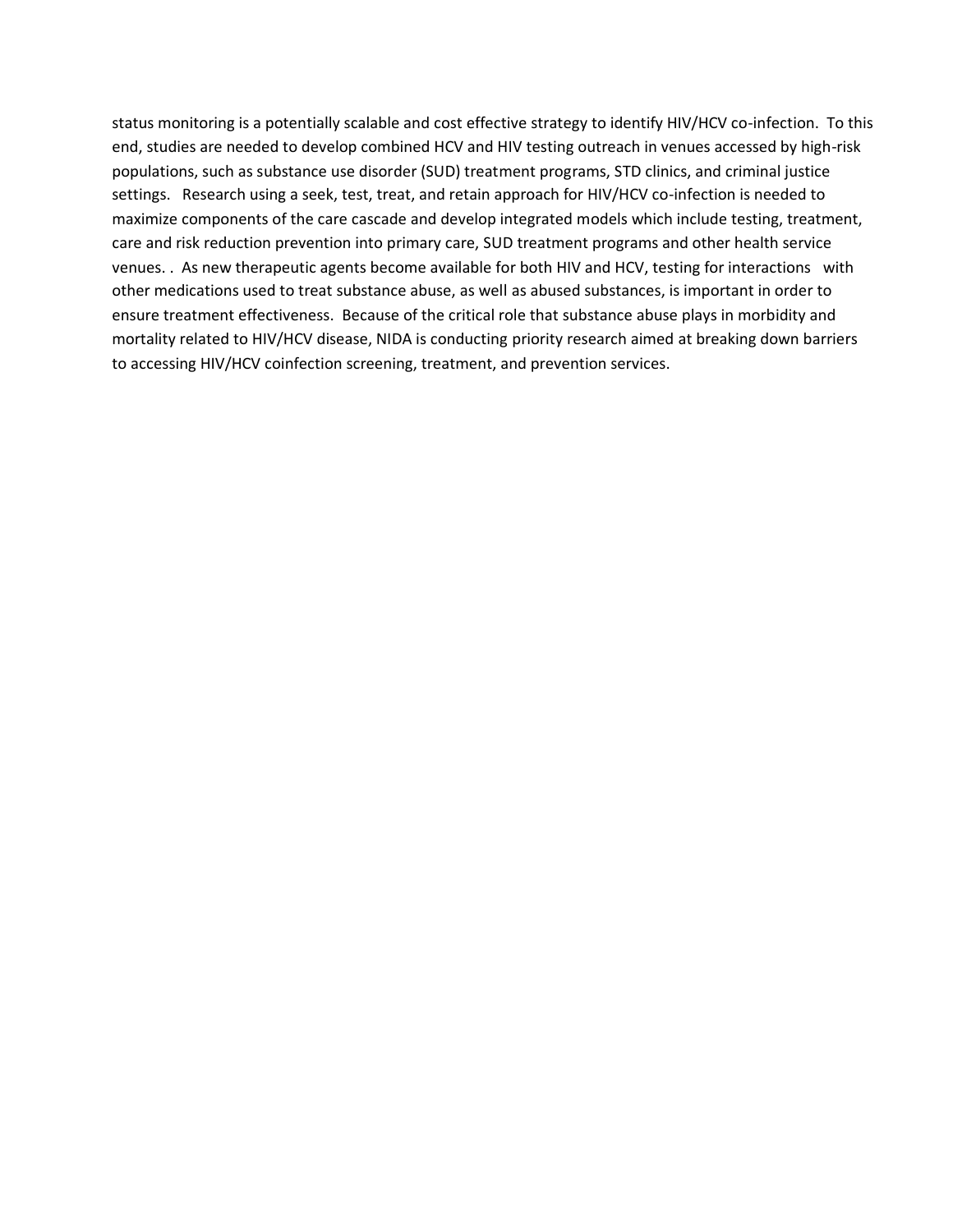#### Project Title: Implementation Science Research

Development of efficacious interventions to prevent and treat HIV in substance using populations which can be successfully utilized in diverse settings remains a critical priority. Because drug abuse is stigmatized and often dealt with punitively rather than from a public health perspective, implementation science research may be particularly useful in identifying barriers and testing possible solutions for HIV/AIDS interventions. The goal of this implementation research priority is to determine how best to provide a comprehensive, integrated mix of high quality, sustainable, cost-effective interventions to reduce substance abuse related HIV risk behavior, prevent HIV transmission and acquisition, and mitigate the consequences of HIV infection.

While advances in HIV prevention and treatment make it now possible to look forward to a generation without AIDS, understanding how to evaluate local epidemiologic data and then develop programs to meet local needs for combination, integrated HIV prevention and treatment is critical. There is no one size fits all; prevention must be tailored to local conditions and resources. Epidemiologic data are needed to guide prevention efforts, but reliance on national or state-wide data may not capture local conditions and/or may not be available in many resource poor settings. Utilization of local data regarding HIV and substance use can provide sentinel data to efficiently target prevention efforts. In addition, it is important to assess the local social, economic, and policy environments in which substance use related HIV risk behavior and HIV transmission occur which will affect the choice of interventions. Evaluation of resources available for HIV prevention and modeling different scenarios can help to determine the most cost-effective approach for a given setting. The constituents of comprehensive prevention and treatment for substance use related HIV and the integration of biomedical, behavioral and social/structural components will also vary. To further enhance this prevention approach, this initiative calls for integrating as well as combining interventions. Integration would be more than co-localization of services—it would aim to use the same team to deliver a variety of HIV interventions. For example, ART, drug abuse treatment, treatment for HIV-related co-infections and risk reduction counseling could be provided by the same staff that provides linkages to housing and other assistance.

To date, several promising integrated behavioral and biomedical treatments and approaches have shown positive outcomes in decreasing the rate of new HIV infections, promoting greater adherence to HIV treatment and overall medical management, improving engagement and retention in HIV care, and reducing substance abuse. However, there remains a large gap regarding translation from research models into combination approaches for HIV in the context of substance use that are effective in "real world" settings, such as front-line community based organizations, substance abuse treatment venues and other direct providers of clinical care. Maximizing adherence in the broadest sense is key to effective implementation. Specifically, this initiative seeks to explore mechanisms to successfully transfer and sustain efficacious integrated combination preventive and treatment interventions (e.g., targeting use of and adherence to ART, screening and risk reduction, engagement and long-term retention in HIV care, and overall medical management for co-morbid conditions, such as substance use, mental health impairments, Hepatitis C, TB) for at-risk and HIV+ populations in real-world practice settings. This may include investigating the optimal settings and approaches for intervention delivery (primary care, urgent care and/or specialized care settings, home) as well as a structured analysis of local community resources to understand the capacity needed to deliver the optimal "dose" of required HIV treatment. In short, it is critical to understand how evidence-based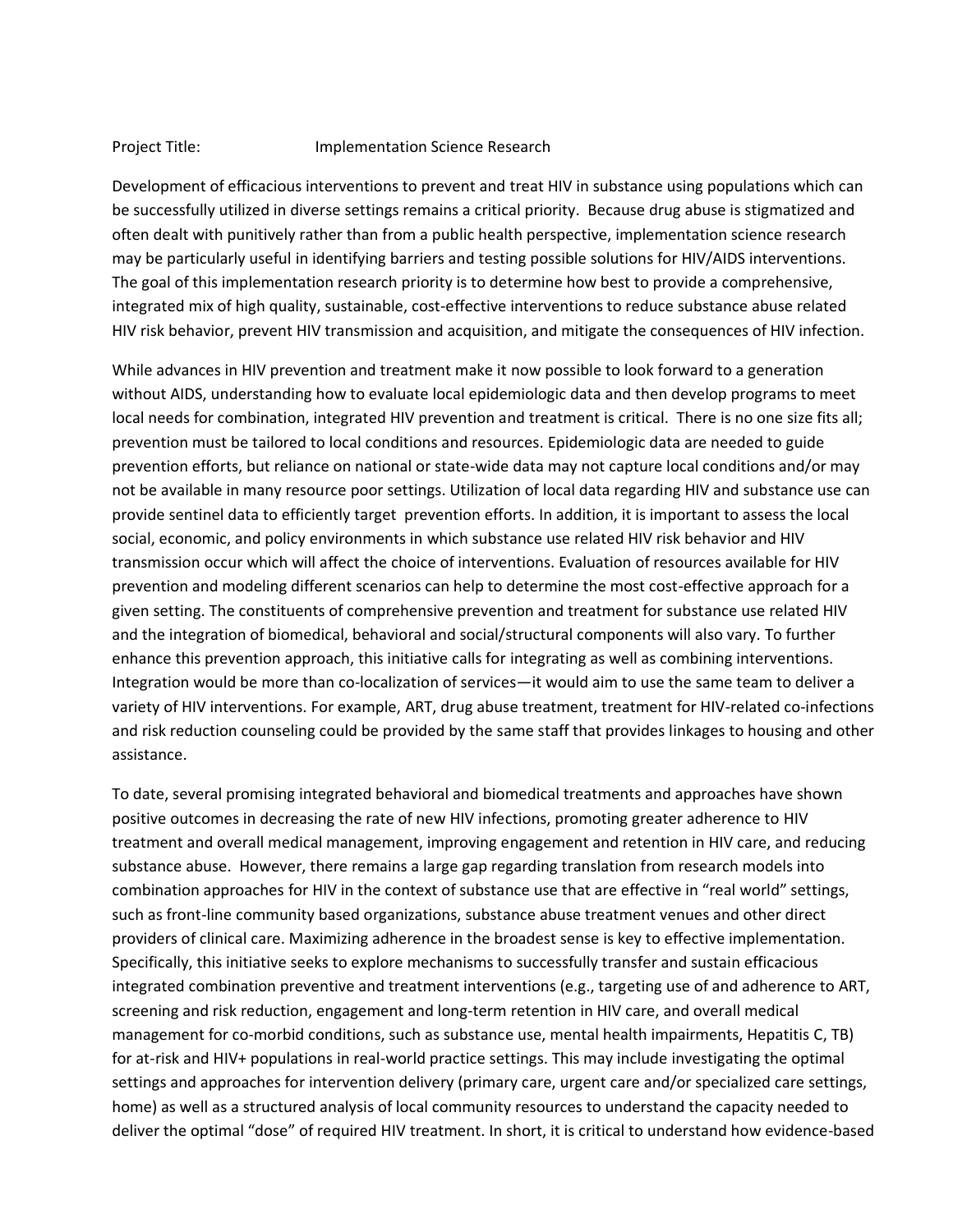HIV interventions are transported into and maintain their potency in real-world community-based practice settings (e.g., ERs, primary care, criminal justice settings, drug treatment etc.).

This NIDA priority supports research on ART as HIV prevention and improving the continuum of care by focusing on local level data. Identifying HIV-infected substance users earlier in the course of their infection and, engaging and retaining them in care to achieve viral suppression. Initiating care earlier in the course of HIV infection, fostering long-term retention in care, and pursuing re-engagement in care for those who drop out are crucial to maximizing prevention opportunities, preserving the efficacy of first-line ART, and improving individual and population health outcomes. This includes testing of models to optimize coverage of HIV care services, comparing models of HIV service provision and adherence/retention support, delineating key issues that result in suboptimal HIV clinical outcomes identifying appropriate portals for HIV testing and identifying social and structural barriers as well as individual-level barriers to improve ART initiation and retention. The HIV continuum of care varies by population (age, gender, type of drug use, etc.) and geographic region (as granular as neighborhood differences within a city); it is important to tailor HIV programs to specific drug using populations within local communities.

Substance abuse treatment (both medication-assisted treatment (MAT) and behavioral therapy) as HIV prevention is unavailable or of limited availability in many settings. Studies are needed to optimize substance abuse treatment in order to increase adherence to ART, retention in care, viral suppression, and improve HIV treatment success including quality of life indicators. Long-lasting opioid pharmacotherapy with depot naltrexone—Intramuscular injection of extended release naltrexone can be used as a once a month treatment. In countries that do not allow opioid substitution therapy (OST), the use of agonists to treat opioid addiction, this medication assisted therapy offers an alternative. This therapy may also be beneficial in situations where adherence is an issue, health care staff are limited, or where patients have to travel long distances to reach caregivers. In addition, long-acting buprenorphine implants are a new treatment for opioid abuse. How to best implement long-acting buprenorphine implants among HIV+ opioid abusers will have to be studied since insertion and removal of implants requires surgical procedures performed by those with special training and may limit the settings in which this treatment can be employed. It will be important to determine whether patients remain in treatment and to what extent they reduce their HIV transmission and/or engage and are retained in HIV care including durable adherence to ART.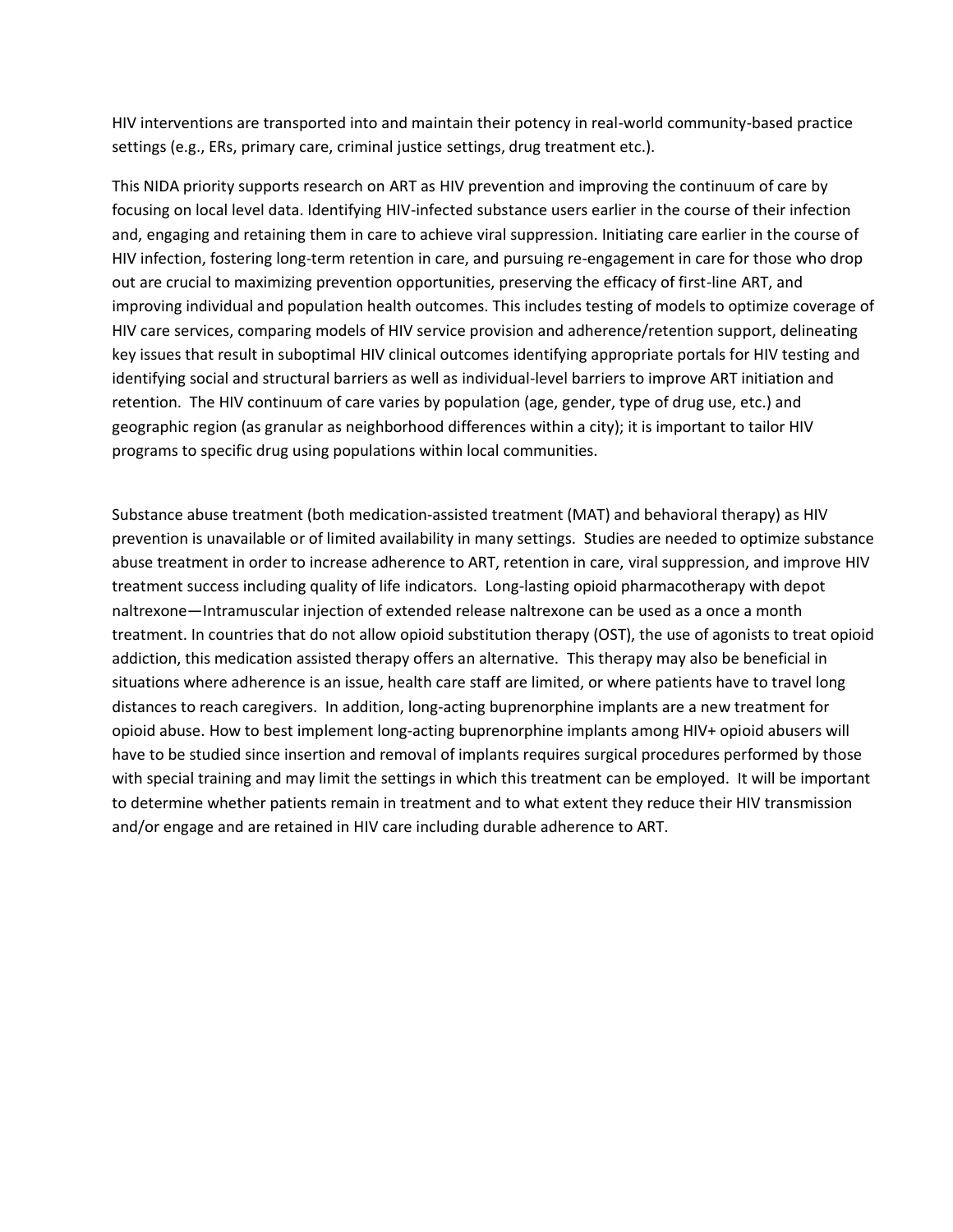#### Project Title: Transformative Research

NIDA Director's Avant-Garde Award Program for HIV/AIDS Research: In FY08, NIDA introduced the Avant-Garde award to encourage cutting edge, high-risk, high payoff HIV/AIDS research that has the potential to open new avenues of research and/or have broad public health impact by leading to new breakthroughs in HIV/AIDS prevention and treatment interventions for substance users. It uses the DP1 mechanism; the same mechanism as the NIH Director's Pioneer award. This ongoing program selects 2-3 awardees each year. Several Avant-Garde awardees are conducting studies that are highly relevant to efforts towards a cure by focusing on strategies that may lead to new therapies to control or eliminate HIV. Among the funded projects are: studies of HIV reservoirs and latency, systems biology of immune reconstitution, proteomics of virushost interactions, HIV transmission between cells, development of a mouse model containing human genes that regulate replication, pathogenesis, and immunity, public health approaches to prevention that combine behavioral/social science data with phylogenetic information to intervene in network transmission, and new therapeutic approaches suited to treat infections in populations with limited access to health care. Treatment as prevention in injection drug users was one of the projects funded in 2008, and several significant papers have resulted from this award, and the work is continuing under an Advancing Exceptional Research on HIV/AIDS award. In 2013 NIDA developed the Advancing Exceptional Research on HIV/AIDS ward that utilizes an R01 mechanism and complements the Avant-Garde DP1. It supports research by individual and multiple principal investigators and is an ideal mechanism to support continuation of the research begun under the DP1 award or new, innovative projects. In 2015, NIDA initiated the Avenir Award Program for research on Substance Abuse and HIV/AIDS, which uses the DP2 mechanism to support highly creative, early stage investigators (ESI). Avenir awards to date have ranged from studies of host and viral genetics to prevention in the hard-to-reach.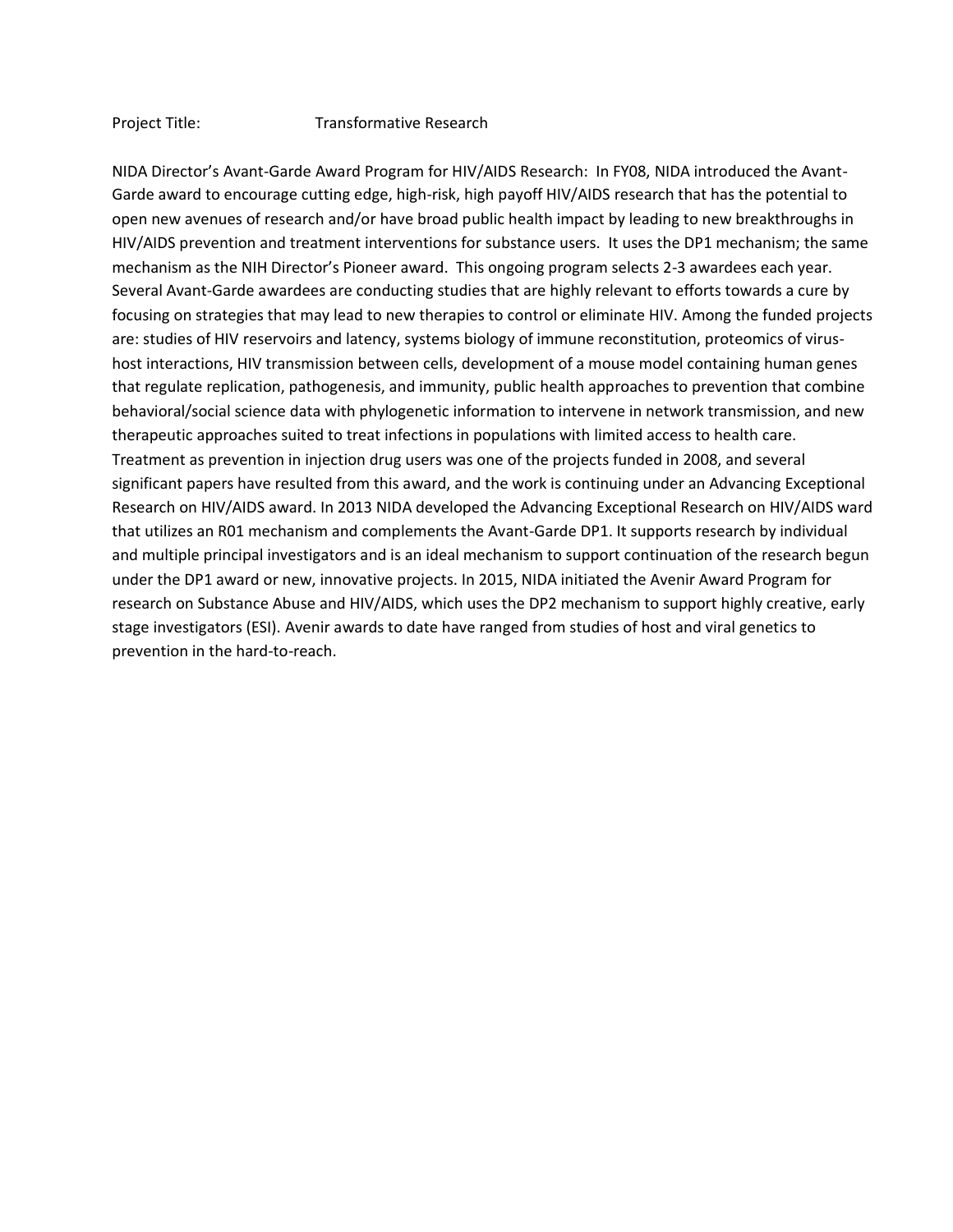### Project Title: The Training, Infrastructure, and Capacity Building

Humphrey Fellowship Program: The Humphrey program is a partnership with the U.S. Department of State to support a unique training program for midcareer drug abuse professionals; some of NIDA's Humphrey fellows have an interest in HIV/AIDS. In addition, NIDA participates in the national Humphrey Fellowship seminar and has organized sessions focusing on HIV/AIDS and invited participation of fellows from Emory Humphrey Program, which has an HIV/AIDS concentration. Through contacts with NIDA staff, further interactions between foreign HIV/AIDS researchers and U.S. investigators have been facilitated.

A-START: To facilitate the entry of newly independent and early career investigators into the area of AIDS research, NIDA has developed the AIDS-Science Track Award for Research Transition (A-START) mechanism. This program supports feasibility studies using the R03 mechanism and providing up to \$100,000 direct costs for two years to facilitate the entry of new investigators into drug abuse and HIV/AIDS research.

Research Training: This program supports research efforts through institutional training research grants (T32), pre-doctoral (F31), post-doctoral (F32) mechanisms, as well as through collaborations with FIC. The NIDA Research Education Program for Clinical Researchers and Clinicians (R25) also supports careers as clinical researchers, clinicians/service providers, or optimally, a combination of the two and includes HIV/AIDS as a topic of interest To increase the numbers of underrepresented minorities in research careers in drug abuse research, including HIV/AIDS, NIDA supports a program of diversity supplements at the predoctoral, post-doctoral, and investigator level to train minority investigators in HIV/AIDS research. In addition NIDA co-funds the FIC international HIV training grant program and capacity building. The purpose of all of these programs is to help ensure that a diverse and highly trained workforce is available to assume leadership roles related to the Nation's biomedical and behavioral research agenda in the areas of substance abuse and HIV/AIDS.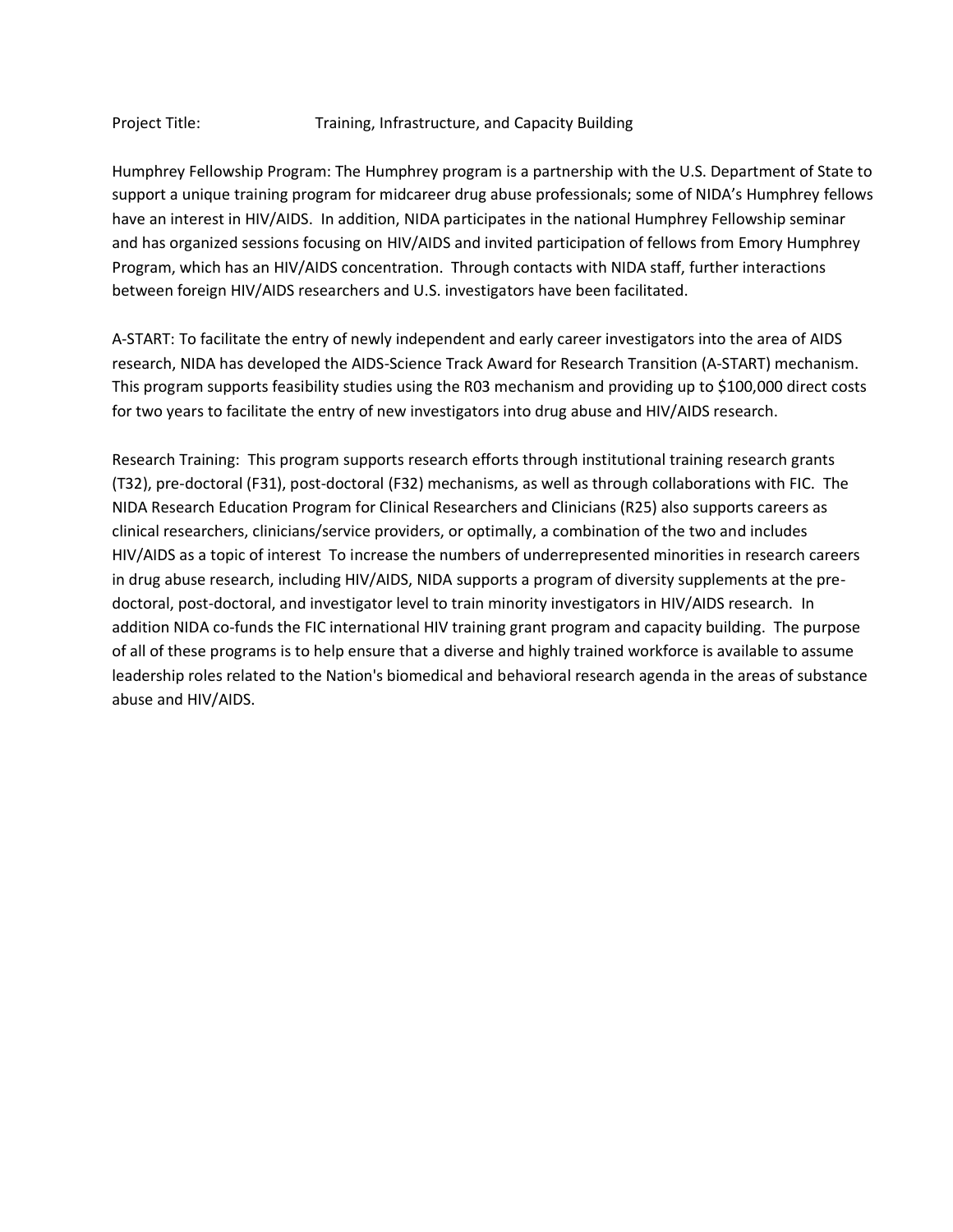Project Title: Research Towards a Cure: Role of substances of abuse in the pathogenesis of HIV and effects on HIV latency, reservoirs, and persistence

Numerous in vivo and ex vivo studies have demonstrated diverse effects of drugs of abuse on cells of the immune system and on immune function. NIDA supports cohort studies in diverse groups of drug users (IDU, non-IDU, different primary drugs of abuse) that enable cure studies. Studies in animal models have also shown effects of drugs of abuse on HIV pathogenesis. It is also important to determine how cycles of drug abuse and drug withdrawal affect HIV pathogenesis, latency, reservoir size and persistence. NIDA has an ongoing portfolio of research directed at understanding the mechanisms of HIV neuropathogenesis and the effects of drugs of abuse on HIV in the CNS. In addition, understanding the mechanisms underlying CNS HIV infection is important to understanding the brain as a potential reservoir of HIV infection. CNS is a major focus of NIDA's research as are studies on the effects of drugs of abuse (including nicotine and alcohol and drug combinations) on reservoirs throughout the body, e.g., gut and lung.

CNS reservoirs may serve as a barrier to cure strategies, in part, because many therapeutic drugs do not penetrate the blood brain barrier. Drugs of abuse are known to exacerbate the role of HIV in the CNS for example; the deleterious synergistic effects of methamphetamine and HIV on CNS structure and function are well established. Drugs of abuse have been shown to increase HIV transcription in cells of the CNS. Amphetamine induces HIV transcription in human CNS microglial cells, and cocaine enhances HIV transcription in primary human macrophages in culture. In addition, drugs of abuse have been shown to exert epigenetic effects in the CNS. These interactions may have implications for the establishment of latency within cells in the CNS, for reactivation, and for maintenance of HIV reservoirs within cells of the CNS. HIV enters the brain early in infection and replicates and evolves within the CNS. In the CNS, HIV may actively, persistently, or latently infect perivascular and meningeal macrophages, microglia, and astrocytes. HIV is not uniformly distributed throughout the brain, highest viral loads are found in basal ganglia where drugs of abuse act through dopaminergic transmission. To understand the brain as an HIV reservoir, it will be important to establish which cell types harbor replication competent virus and to quantify this in different brain regions.